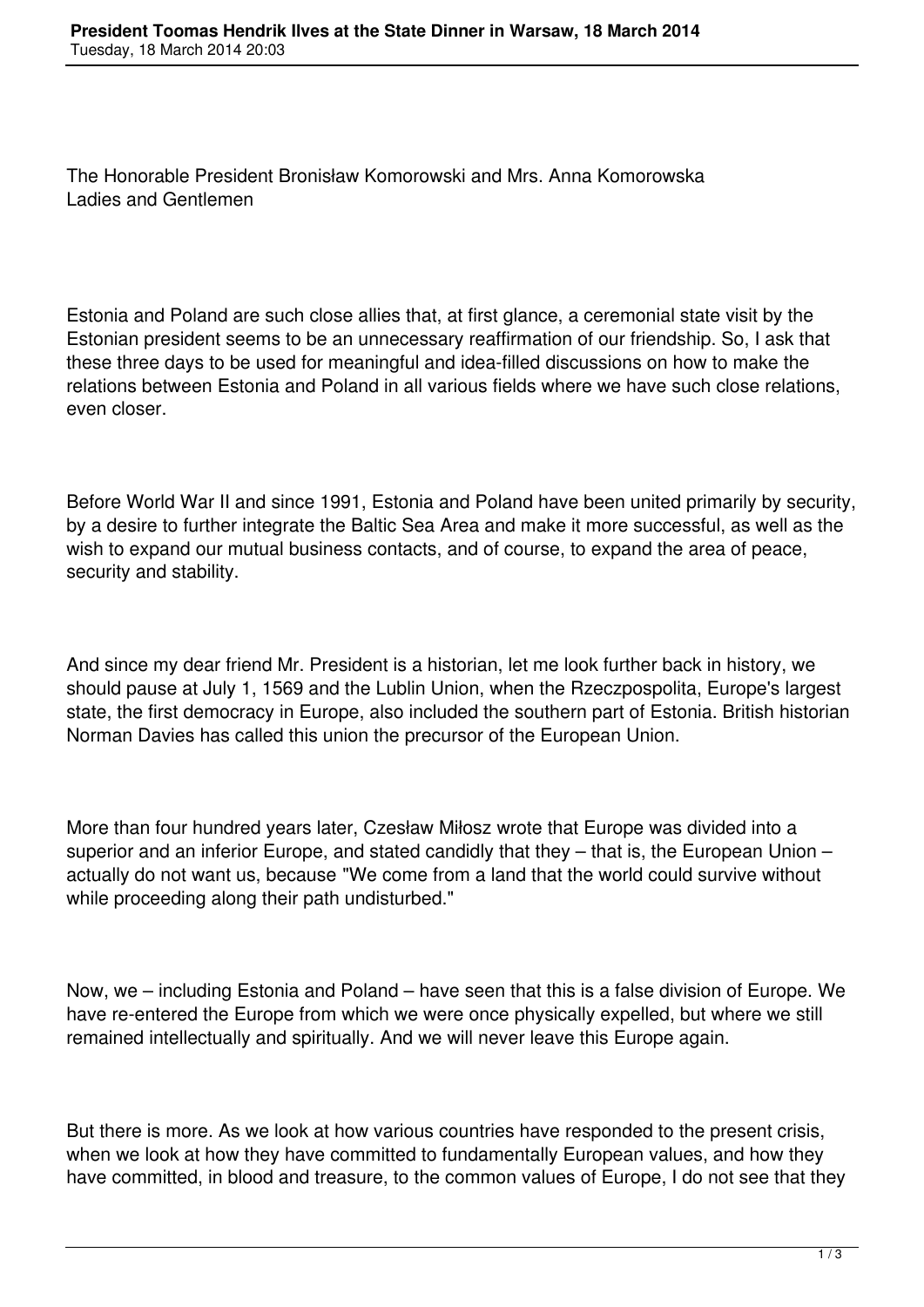have been as European as we. So who is it whom they can do without, and whom can they not do without?

Dear guests,

Thanks to the Rzeczpospolita, and Stefan Batory who was soon elected its king, and together with our friends in Sweden, Moscow's invasion of Livonia was halted. And in fact, one reason why we in Estonia today are part of Europe is for what was done by Stefan Batory. So tonight, here in Warsaw, let's think about this facet of history and think of the current events in Crimea.

Estonia and Poland both understand that this is not just a question of Crimea, of the relations between Ukraine and Russia. This is a geopolitical shift, which will change, at least for the near future, the entire European security picture and the dealings between the democratic European states and Russia.

Let us reject the question, "Are the Baltic states next?" I know the answer. We are not. Estonia, Latvia and Lithuania did the hard work, had the good sense and the good fortune to join NATO and the European Union – with the support of Poland.

Poland and the Baltic countries are not in the backyard of Europe. Nor is Crimea. There are no backyards in Europe. Therefore, we need to ask ourselves: what steps shall we now take with regard to Russia, which, with its armored vehicles and unmarked soldiers, has trampled over Ukraine's sovereignty and territorial integrity, over international law, over the UN Charter and fundamental documents of the OSCE and of course, over the key statements in the Russia-NATO founding pact.

Democratic Europe must abandon its current pragmatist gas-fueled relations with Moscow. How to accomplish this and what counter steps should be taken will continue to be the focus of our meetings here in Poland.

When shaping the policies of the European Union and NATO, we must not allow ourselves to be forced into silence and placidity based on the length of our membership in these